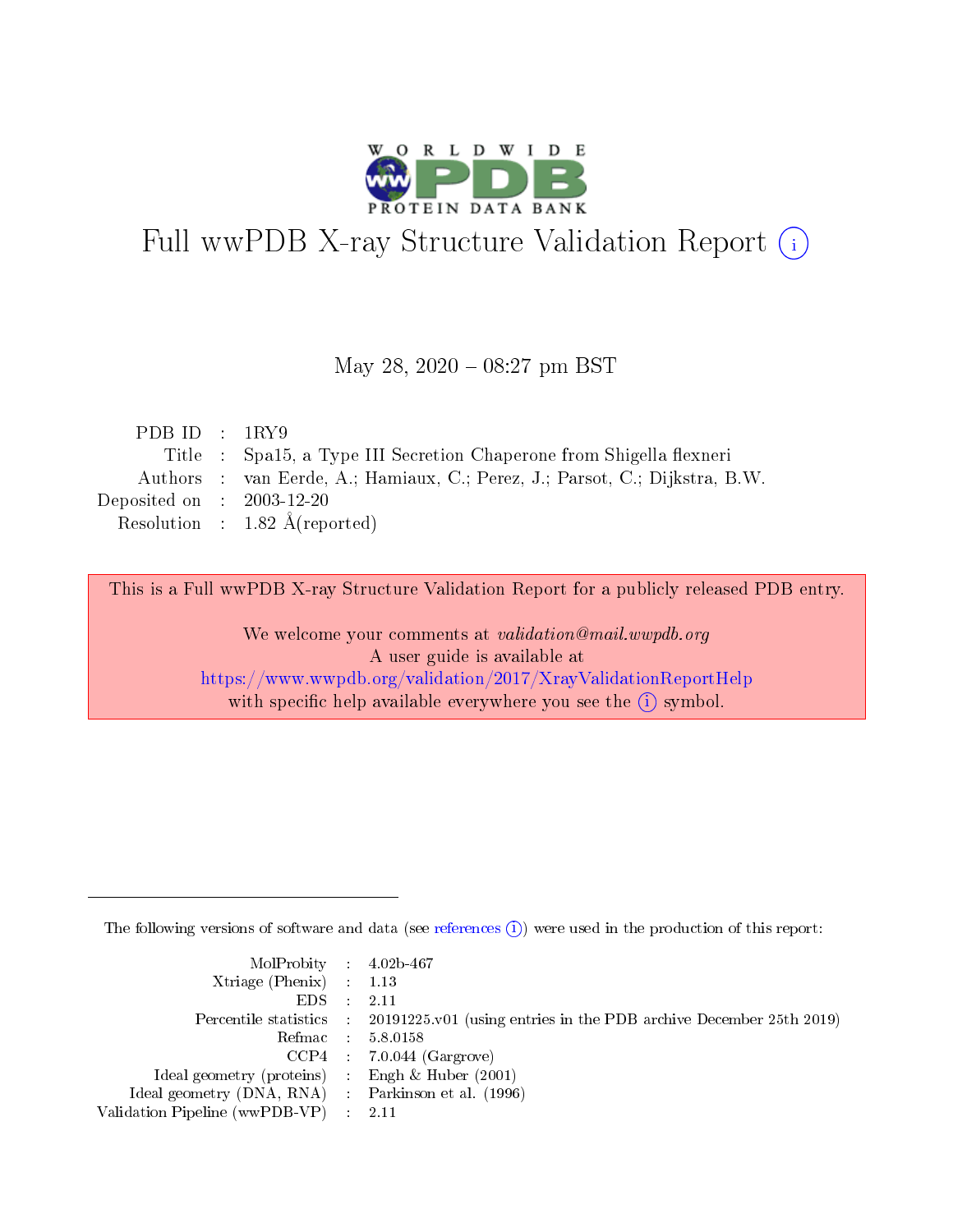# 1 [O](https://www.wwpdb.org/validation/2017/XrayValidationReportHelp#overall_quality)verall quality at a glance  $(i)$

The following experimental techniques were used to determine the structure: X-RAY DIFFRACTION

The reported resolution of this entry is 1.82 Å.

Percentile scores (ranging between 0-100) for global validation metrics of the entry are shown in the following graphic. The table shows the number of entries on which the scores are based.



| Metric                | Whole archive       | Similar resolution                                         |  |  |
|-----------------------|---------------------|------------------------------------------------------------|--|--|
|                       | (# $\rm{Entries}$ ) | $(\#\text{Entries}, \text{resolution range}(\text{\AA})\)$ |  |  |
| $R_{free}$            | 130704              | 7484 (1.84-1.80)                                           |  |  |
| Clashscore            | 141614              | 8401 (1.84-1.80)                                           |  |  |
| Ramachandran outliers | 138981              | 8290 (1.84-1.80)                                           |  |  |
| Sidechain outliers    | 138945              | 8290 (1.84-1.80)                                           |  |  |
| RSRZ outliers         | 127900              | 7371 (1.84-1.80)                                           |  |  |

The table below summarises the geometric issues observed across the polymeric chains and their fit to the electron density. The red, orange, yellow and green segments on the lower bar indicate the fraction of residues that contain outliers for  $>=3, 2, 1$  and 0 types of geometric quality criteria respectively. A grey segment represents the fraction of residues that are not modelled. The numeric value for each fraction is indicated below the corresponding segment, with a dot representing fractions  $\epsilon=5\%$  The upper red bar (where present) indicates the fraction of residues that have poor fit to the electron density. The numeric value is given above the bar.

| Mol | Chain  | $\mathbf{Length}$ | Quality of chain |     |                      |    |
|-----|--------|-------------------|------------------|-----|----------------------|----|
|     | А      | 145               | $2\%$<br>81%     | 8%  | ٠                    | 8% |
|     | В      | 145               | 3%<br>83%        | 8%  | $\bullet$            | 8% |
|     | $\cap$ | 145               | $\%$<br>83%      | 8%  | $\ddot{\phantom{1}}$ | 8% |
|     |        | 145               | 5%<br>81%        | 10% | $\bullet$            | 8% |

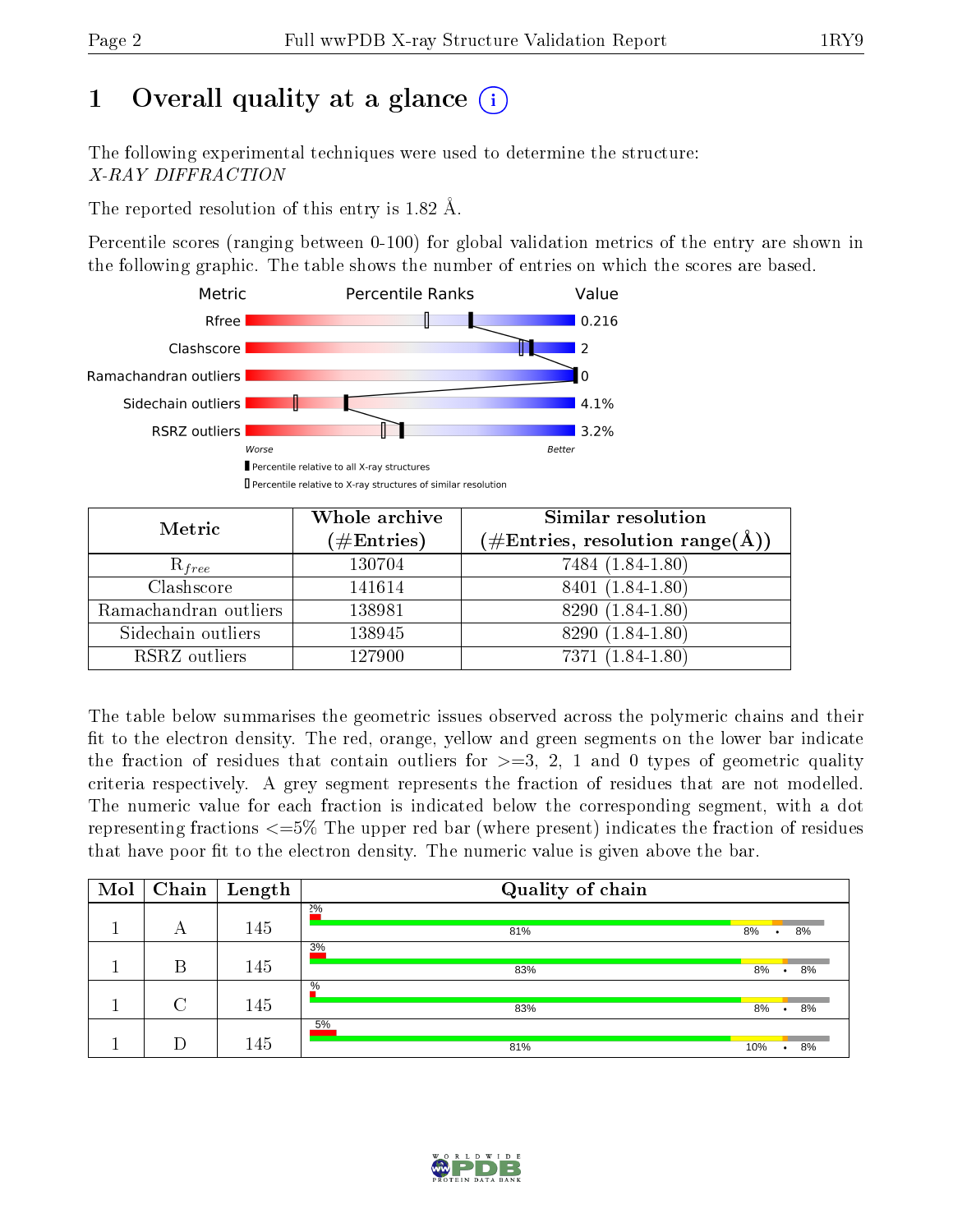# 2 Entry composition (i)

There are 3 unique types of molecules in this entry. The entry contains 4522 atoms, of which 0 are hydrogens and 0 are deuteriums.

In the tables below, the ZeroOcc column contains the number of atoms modelled with zero occupancy, the AltConf column contains the number of residues with at least one atom in alternate conformation and the Trace column contains the number of residues modelled with at most 2 atoms.

| Mol | Chain | Residues | Atoms |               |     | ZeroOcc | $\mid$ AltConf $\mid$ | $\operatorname{Trace}$ |   |  |
|-----|-------|----------|-------|---------------|-----|---------|-----------------------|------------------------|---|--|
|     |       | 133      | Total |               |     |         | S                     |                        |   |  |
|     |       |          | 1061  | 679           | 171 | 204     | 7                     |                        |   |  |
|     | В     | 133      | Total | $\mathcal{C}$ | N   |         | S                     | 0                      |   |  |
|     |       |          | 1068  | 684           | 171 | 205     | -8                    |                        |   |  |
|     |       |          | Total | C             | N   |         | S                     |                        | 2 |  |
|     | 133   | 1072     | 690   | 171           | 204 | 7       | $\theta$              |                        |   |  |
|     |       |          | Total | $\mathcal{C}$ | N   |         | S                     |                        |   |  |
|     | 133   | 1078     | 693   |               | 206 | 8       |                       |                        |   |  |

Molecule 1 is a protein called Surface presentation of antigens protein spaK.

There are 48 discrepancies between the modelled and reference sequences:

| Chain            | Residue        | Modelled         | Actual   | Comment                 | Reference         |
|------------------|----------------|------------------|----------|-------------------------|-------------------|
| $\bf{A}$         | $-11$          | MET              | $\equiv$ | CLONING ARTIFACT        | <b>UNP P35530</b> |
| $\bf{A}$         | $-10$          | $\rm{ARG}$       |          | CLONING ARTIFACT        | <b>UNP P35530</b> |
| $\bf{A}$         | $-9$           | <b>GLY</b>       |          | <b>CLONING ARTIFACT</b> | <b>UNP P35530</b> |
| $\bf{A}$         | $-8$           | <b>SER</b>       |          | CLONING ARTIFACT        | <b>UNP P35530</b> |
| $\bf{A}$         | $-7$           | <b>HIS</b>       |          | CLONING ARTIFACT        | <b>UNP P35530</b> |
| $\bf{A}$         | $-6$           | $\overline{HIS}$ |          | <b>CLONING ARTIFACT</b> | <b>UNP P35530</b> |
| $\bf{A}$         | $-5$           | <b>HIS</b>       |          | CLONING ARTIFACT        | <b>UNP P35530</b> |
| $\bf{A}$         | $-4$           | <b>HIS</b>       |          | CLONING ARTIFACT        | <b>UNP P35530</b> |
| $\bf{A}$         | $-3$           | <b>HIS</b>       |          | CLONING ARTIFACT        | <b>UNP P35530</b> |
| $\bf{A}$         | $-2$           | <b>HIS</b>       |          | CLONING ARTIFACT        | <b>UNP P35530</b> |
| $\bf{A}$         | $-1$           | <b>GLY</b>       |          | CLONING ARTIFACT        | <b>UNP P35530</b> |
| $\bf{A}$         | $\overline{0}$ | <b>SER</b>       |          | CLONING ARTIFACT        | <b>UNP P35530</b> |
| $\mathbf{B}$     | $-11$          | <b>MET</b>       | L,       | CLONING ARTIFACT        | <b>UNP P35530</b> |
| $\mathbf{B}$     | $-10$          | $\rm{ARG}$       | ÷        | CLONING ARTIFACT        | <b>UNP P35530</b> |
| $\boldsymbol{B}$ | $-9$           | <b>GLY</b>       |          | CLONING ARTIFACT        | <b>UNP P35530</b> |
| $\mathbf{B}$     | $-8$           | <b>SER</b>       |          | CLONING ARTIFACT        | <b>UNP P35530</b> |
| $\boldsymbol{B}$ | $-7$           | <b>HIS</b>       | ÷,       | CLONING ARTIFACT        | <b>UNP P35530</b> |
| $\overline{B}$   | $-6$           | $\overline{HIS}$ |          | CLONING ARTIFACT        | <b>UNP P35530</b> |
| $\boldsymbol{B}$ | $-5$           | <b>HIS</b>       | ÷,       | CLONING ARTIFACT        | <b>UNP P35530</b> |
| $\mathbf{B}$     | $-4$           | <b>HIS</b>       |          | CLONING ARTIFACT        | <b>UNP P35530</b> |
| B                | $-3$           | HIS              |          | CLONING ARTIFACT        | <b>UNP P35530</b> |

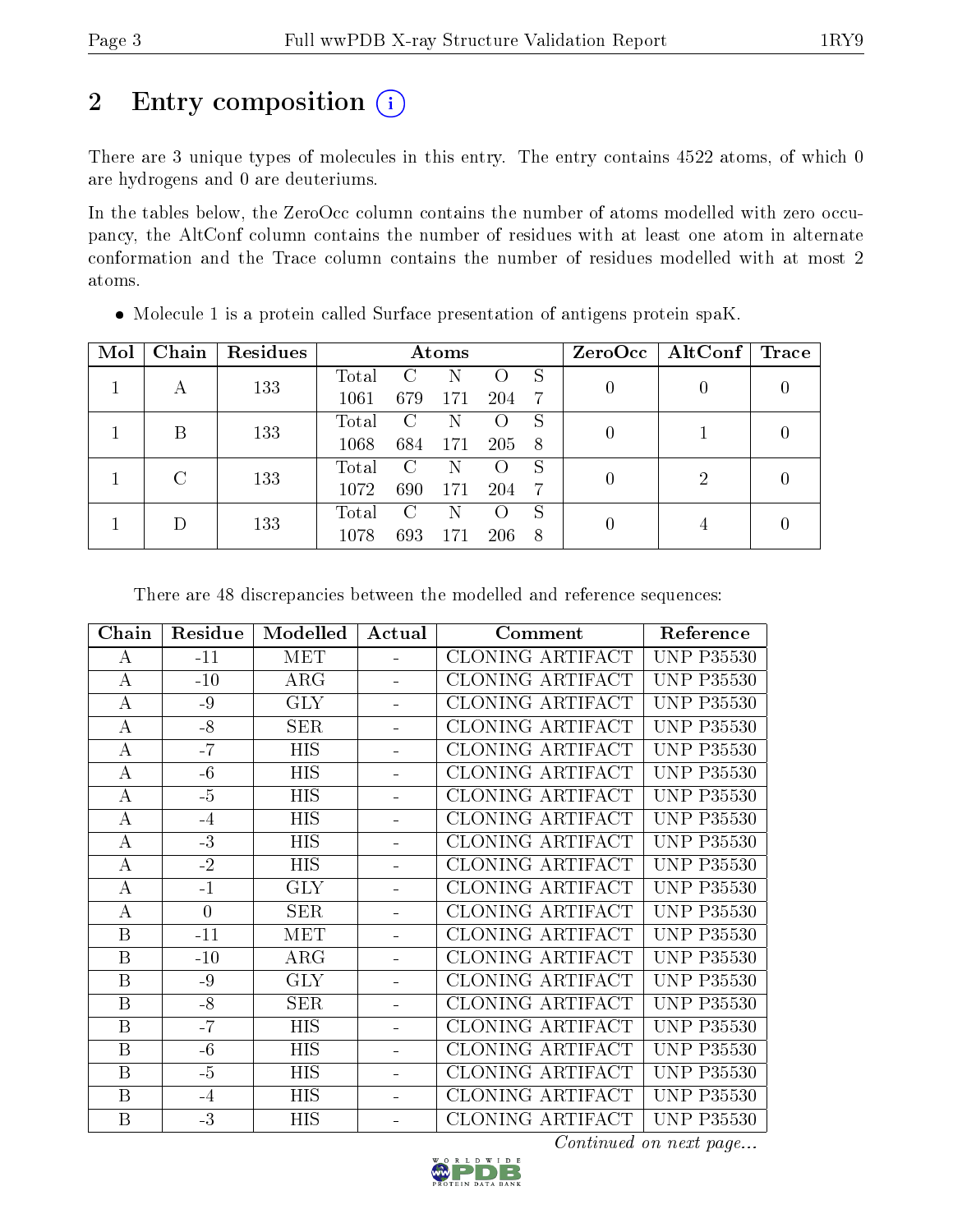| Chain              | Residue          | Modelled         | Actual         | Comment                 | Reference            |
|--------------------|------------------|------------------|----------------|-------------------------|----------------------|
| B                  | $-2$             | <b>HIS</b>       |                | CLONING ARTIFACT        | <b>UNP P35530</b>    |
| $\boldsymbol{B}$   | $-1$             | <b>GLY</b>       | $\mathbf{r}$   | <b>CLONING ARTIFACT</b> | <b>UNP P35530</b>    |
| $\overline{B}$     | $\boldsymbol{0}$ | SER              | $\sim$         | CLONING ARTIFACT        | <b>UNP P35530</b>    |
| $\mathcal{C}$      | $-11$            | <b>MET</b>       | $\blacksquare$ | <b>CLONING ARTIFACT</b> | <b>UNP P35530</b>    |
| $\overline{C}$     | $-10$            | ARG              | $\blacksquare$ | <b>CLONING ARTIFACT</b> | <b>UNP P35530</b>    |
| $\overline{C}$     | $-9$             | <b>GLY</b>       | $\blacksquare$ | <b>CLONING ARTIFACT</b> | <b>UNP P35530</b>    |
| $\overline{C}$     | $-8$             | <b>SER</b>       | ÷.             | CLONING ARTIFACT        | <b>UNP P35530</b>    |
| $\overline{C}$     | $-7$             | <b>HIS</b>       | $\blacksquare$ | <b>CLONING ARTIFACT</b> | <b>UNP P35530</b>    |
| $\overline{\rm C}$ | $-6$             | <b>HIS</b>       | $\blacksquare$ | <b>CLONING ARTIFACT</b> | <b>UNP P35530</b>    |
| $\overline{\rm C}$ | $-5$             | $\overline{HIS}$ | $\equiv$       | CLONING ARTIFACT        | <b>UNP P35530</b>    |
| $\overline{C}$     | $-4$             | <b>HIS</b>       | $\overline{a}$ | <b>CLONING ARTIFACT</b> | <b>UNP P35530</b>    |
| $\overline{\rm C}$ | $\overline{-3}$  | $\overline{HIS}$ | ÷.             | CLONING ARTIFACT        | <b>UNP P35530</b>    |
| $\mathcal{C}$      | $-2$             | <b>HIS</b>       | $\overline{a}$ | CLONING ARTIFACT        | <b>UNP P35530</b>    |
| $\overline{C}$     | $-1$             | <b>GLY</b>       | $\equiv$       | <b>CLONING ARTIFACT</b> | <b>UNP P35530</b>    |
| $\overline{\rm C}$ | $\overline{0}$   | SER              | ÷.             | <b>CLONING ARTIFACT</b> | <b>UNP P35530</b>    |
| D                  | $-11$            | <b>MET</b>       | $\mathbf{r}$   | CLONING ARTIFACT        | <b>UNP P35530</b>    |
| D                  | $-10$            | ARG              | $\blacksquare$ | <b>CLONING ARTIFACT</b> | <b>UNP</b><br>P35530 |
| D                  | $-9$             | <b>GLY</b>       |                | <b>CLONING ARTIFACT</b> | <b>UNP P35530</b>    |
| D                  | $-8$             | <b>SER</b>       | $\mathbf{r}$   | <b>CLONING ARTIFACT</b> | <b>UNP P35530</b>    |
| $\overline{D}$     | $-7$             | <b>HIS</b>       | $\equiv$       | <b>CLONING ARTIFACT</b> | <b>UNP P35530</b>    |
| D                  | $-6$             | <b>HIS</b>       | $\blacksquare$ | <b>CLONING ARTIFACT</b> | <b>UNP P35530</b>    |
| D                  | $-5$             | $\overline{HIS}$ | $\equiv$       | CLONING ARTIFACT        | <b>UNP P35530</b>    |
| $\mathbf D$        | $-4$             | <b>HIS</b>       | $\sim$         | <b>CLONING ARTIFACT</b> | <b>UNP</b><br>P35530 |
| $\overline{D}$     | $-3$             | $\overline{HIS}$ | ÷.             | <b>CLONING ARTIFACT</b> | <b>UNP P35530</b>    |
| D                  | $-2$             | <b>HIS</b>       | $\equiv$       | CLONING ARTIFACT        | <b>UNP P35530</b>    |
| D                  | $-1$             | <b>GLY</b>       | $\equiv$       | <b>CLONING ARTIFACT</b> | <b>UNP P35530</b>    |
| $\mathbf D$        | $\boldsymbol{0}$ | <b>SER</b>       |                | CLONING ARTIFACT        | <b>UNP P35530</b>    |

Continued from previous page...

Molecule 2 is CHLORIDE ION (three-letter code: CL) (formula: Cl).

| Mol | Chain   Residues | Atoms                                        | ZeroOcc   AltConf |
|-----|------------------|----------------------------------------------|-------------------|
| 2   | ച                | Total Cl<br>$\overline{2}$<br>$\overline{2}$ |                   |
| 2   | ٠,               | Total<br>Cl<br>$\overline{2}$<br>2           |                   |
| 2   |                  | Total<br>$\overline{C}$                      |                   |
| റ   |                  | Total<br>Cl                                  |                   |

• Molecule 3 is water.

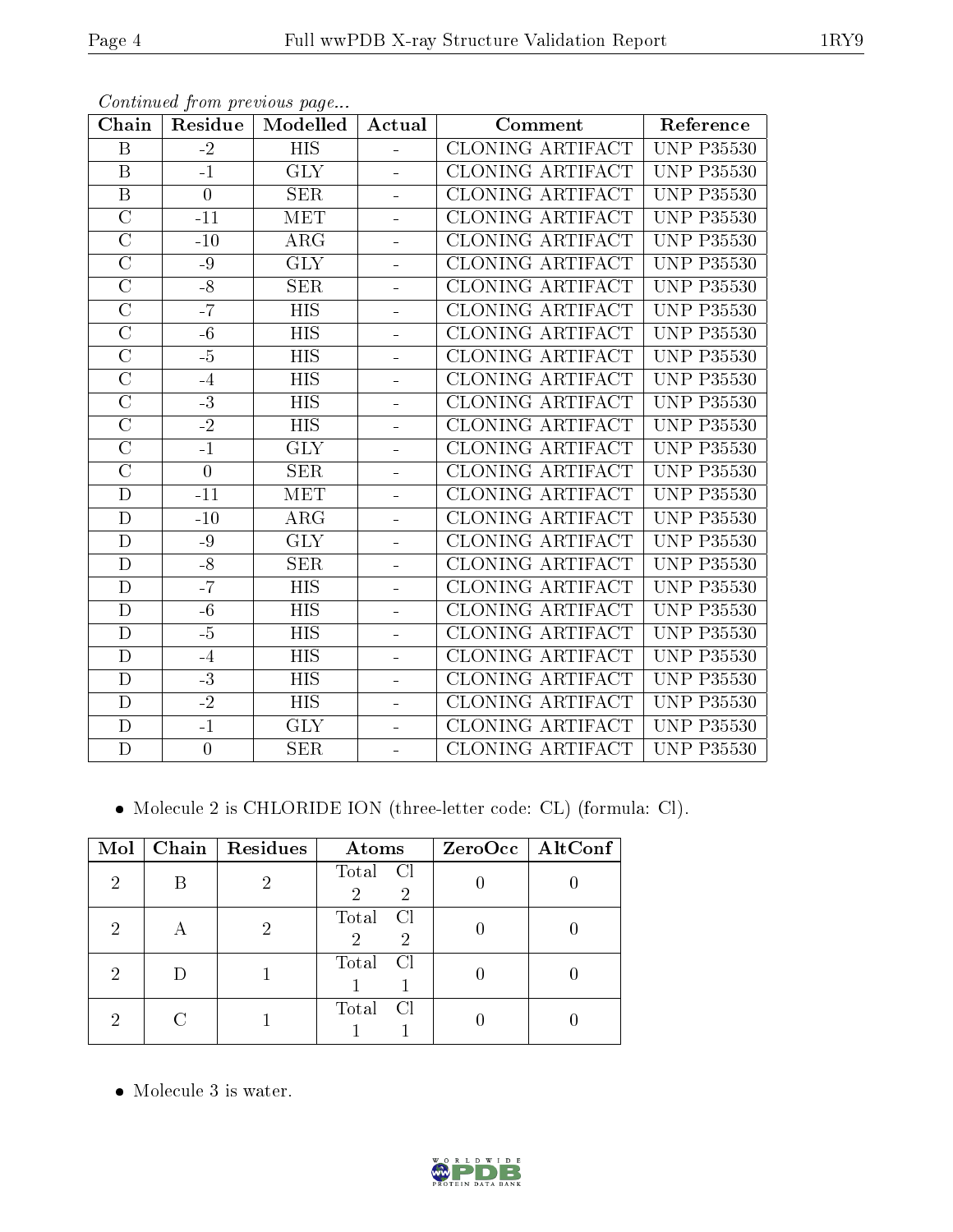| Mol | Chain | Residues | Atoms                                 | $ZeroOcc$   AltConf |
|-----|-------|----------|---------------------------------------|---------------------|
| 3   |       | 69       | Total<br>$\left( \right)$<br>70<br>70 |                     |
| 3   | B     | 51       | Total<br>$\Omega$<br>51<br>51         |                     |
| 3   | C     | 67       | Total<br>$\Omega$<br>68<br>68         |                     |
| 3   |       | 48       | Total<br>$\left( \right)$<br>48<br>48 |                     |

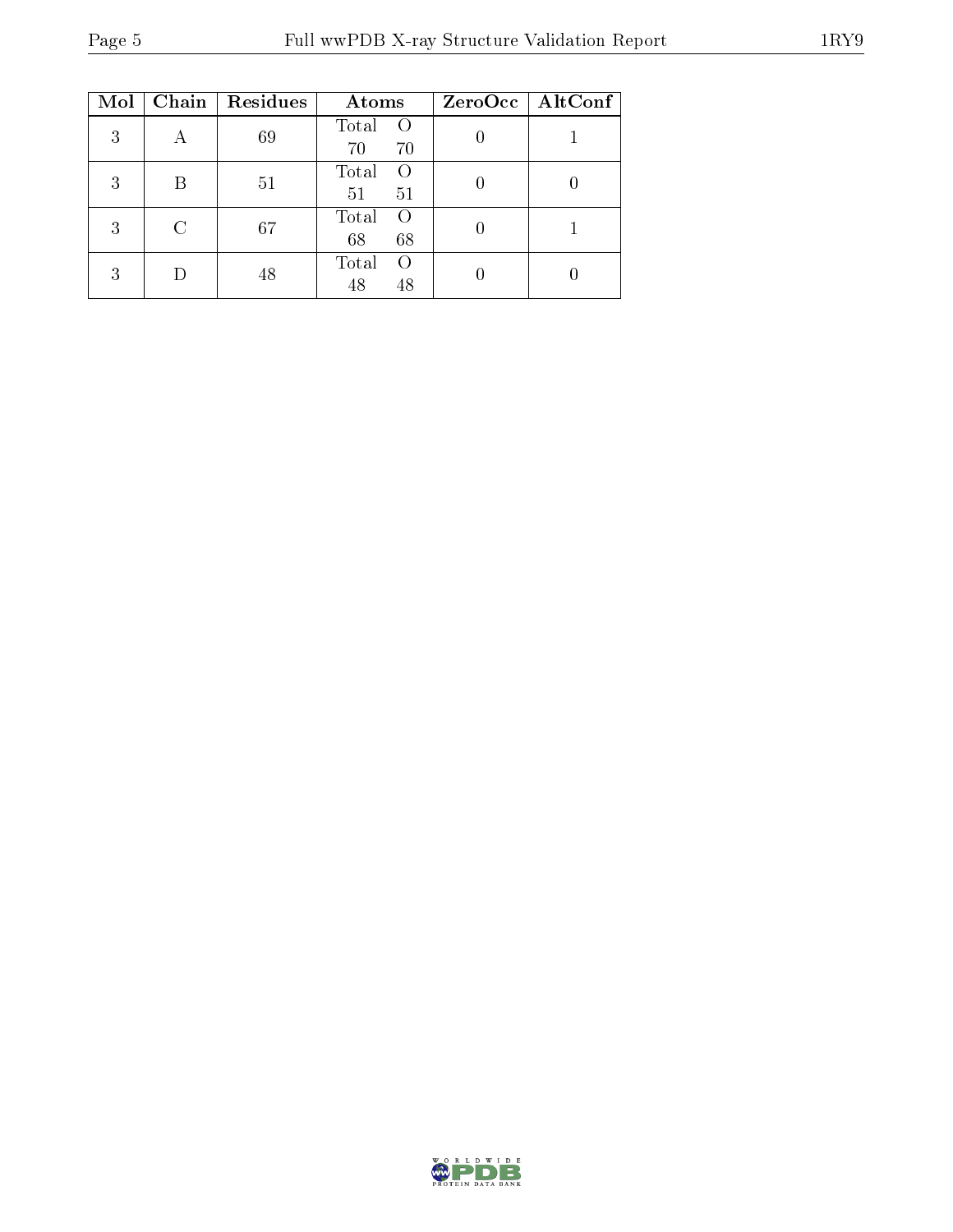# 3 Residue-property plots  $(i)$

These plots are drawn for all protein, RNA and DNA chains in the entry. The first graphic for a chain summarises the proportions of the various outlier classes displayed in the second graphic. The second graphic shows the sequence view annotated by issues in geometry and electron density. Residues are color-coded according to the number of geometric quality criteria for which they contain at least one outlier: green  $= 0$ , yellow  $= 1$ , orange  $= 2$  and red  $= 3$  or more. A red dot above a residue indicates a poor fit to the electron density (RSRZ  $> 2$ ). Stretches of 2 or more consecutive residues without any outlier are shown as a green connector. Residues present in the sample, but not in the model, are shown in grey.

- Chain A: 81% 8%  $\overline{\cdot}$ 8%  $\frac{1}{2}$  $\frac{1}{22}$  $\frac{1}{3}$ D106  $\frac{33}{2}$ e a s a s a a a a a a a s a s  $\frac{22}{2}$  $\frac{29}{12}$  $\frac{4}{11}$  $\frac{9}{2}$ P20  $\frac{23}{2}$ I24 T25 D26 D38 L47 V48  $\frac{1}{2}$  $\frac{8}{10}$  $\frac{3}{2}$ D59  $\frac{1}{2}$ D95 E.  $\mathbf{e}$ • Molecule 1: Surface presentation of antigens protein spaK Chain B: 83%  $R%$  $8%$  $\frac{1}{2}$ |<br>|<br>|<br>|  $\begin{array}{c} \bullet \\ \bullet \\ \bullet \end{array}$  $\frac{1}{22}$  $\frac{127}{120}$ D106 L133 e a s a s a a a a a a a s a s  $\frac{4}{11}$  $\frac{23}{2}$ I24 T25 D26 D28  $\frac{36}{2}$  $\overline{\mathbb{E}}$ D38 L47 D59  $\mathbf{r}$  $\mathbf{g}$  $\mathbf{S}$ • Molecule 1: Surface presentation of antigens protein spaK Chain C: 83%  $8%$  $R\%$  $\frac{1}{2}$  $\frac{1}{3}$ D106 L133 D111 e a s a s a a a a a a a s a s  $\frac{22}{2}$  $\frac{15}{11}$ I24 T25 D26 D38 L47 D63  $\frac{1}{2}$ L88  $\frac{51}{2}$ D95 E. • Molecule 1: Surface presentation of antigens protein spaK Chain D: 81% 10% 8%  $\bullet$  .  $\frac{1}{2}$  $\frac{1}{11}$  $\frac{18}{18}$  $\frac{1}{2}$  $\frac{\bullet}{22}$  $\frac{123}{1}$ **•**<br>B3<br>B3 L133ន្ទ្រី ម្លី ដូង ដូង ដូង ដូ  $\mathbb{E}$  $\frac{21}{2}$ T16 D26  $\overline{27}$ D28 L47  $\overline{54}$ D59  $L74$ N75 N86 H92 D95  $^{\circ\circ}$  $\mathbf{g}$  .  $\mathbf{S}$  $\overline{\phantom{0}}$
- Molecule 1: Surface presentation of antigens protein spaK

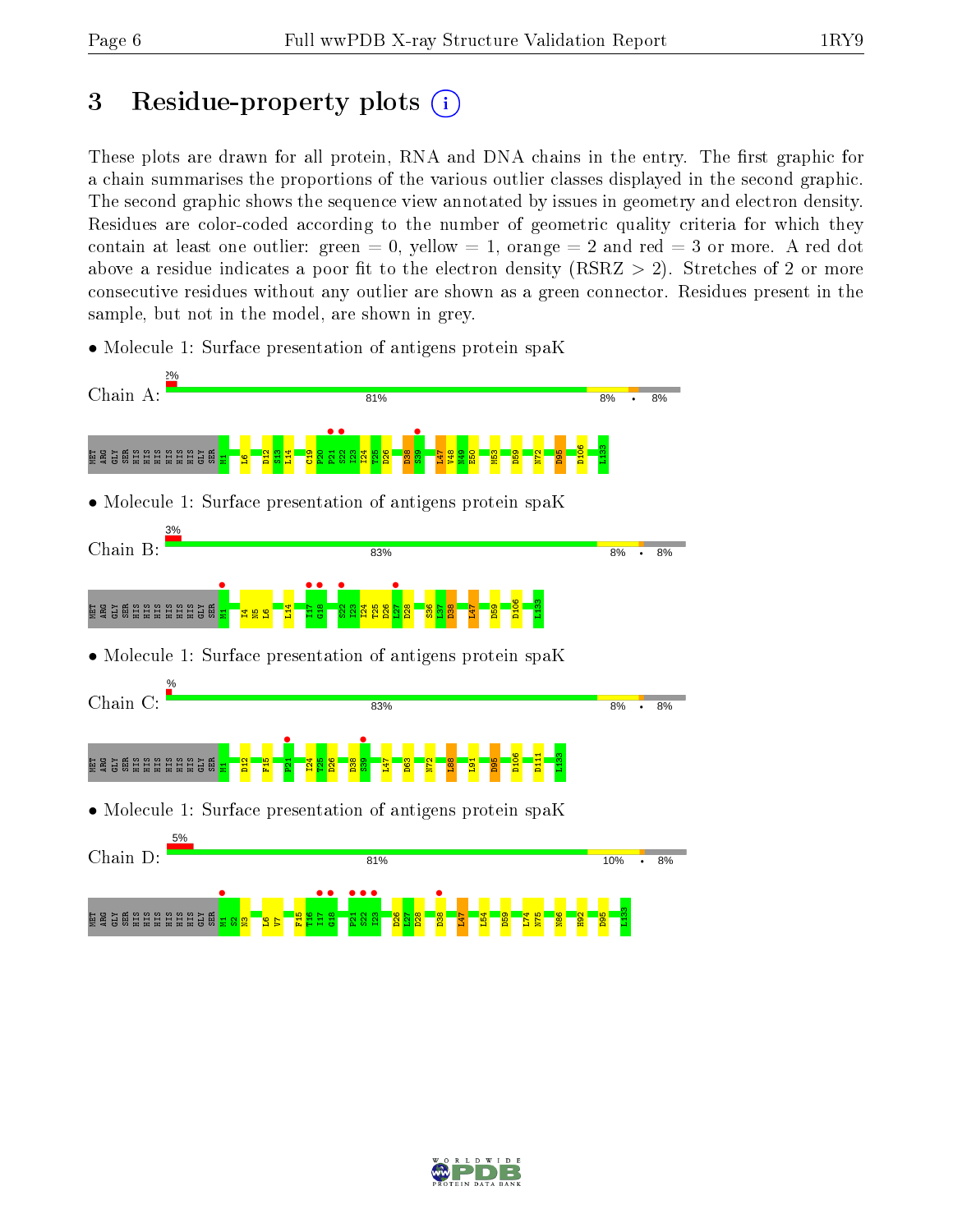# 4 Data and refinement statistics  $(i)$

| Property                                                             | <b>Value</b>                                     | Source     |
|----------------------------------------------------------------------|--------------------------------------------------|------------|
| Space group                                                          | P 1 21 1                                         | Depositor  |
| Cell constants                                                       | $87.68\text{\AA}$<br>$50.88\text{\AA}$<br>58.70Å |            |
| a, b, c, $\alpha$ , $\beta$ , $\gamma$                               | $90.00^\circ$<br>$90.77^\circ$<br>$90.00^\circ$  | Depositor  |
| Resolution $(A)$                                                     | 43.85<br>$-1.82$                                 | Depositor  |
|                                                                      | 44.00<br>1.81<br>$\equiv$                        | <b>EDS</b> |
| % Data completeness                                                  | $97.5(43.85-1.82)$                               | Depositor  |
| (in resolution range)                                                | 94.1 (44.00-1.81)                                | <b>EDS</b> |
| $R_{merge}$                                                          | (Not available)                                  | Depositor  |
| $\mathrm{R}_{sym}$                                                   | (Not available)                                  | Depositor  |
| $\langle I/\sigma(I) \rangle^{-1}$                                   | $2.31$ (at 1.82Å)                                | Xtriage    |
| Refinement program                                                   | REFMAC 5.1.27                                    | Depositor  |
| $R, R_{free}$                                                        | $\overline{0.181}$ ,<br>0.211                    | Depositor  |
|                                                                      | 0.192<br>0.216<br>$\ddot{\phantom{a}}$           | DCC        |
| $R_{free}$ test set                                                  | 2292 reflections $(5.07\%)$                      | wwPDB-VP   |
| Wilson B-factor $(A^2)$                                              | 21.2                                             | Xtriage    |
| Anisotropy                                                           | 0.018                                            | Xtriage    |
| Bulk solvent $k_{sol}(e/\mathring{A}^3)$ , $B_{sol}(\mathring{A}^2)$ | $0.35$ , $28.4$                                  | <b>EDS</b> |
| L-test for twinning <sup>2</sup>                                     | $>$ = 0.54, < $L^2$ > = 0.38<br>< L              | Xtriage    |
| Estimated twinning fraction                                          | $0.408$ for $h,-k,-l$                            | Xtriage    |
| $F_o, F_c$ correlation                                               | 0.96                                             | <b>EDS</b> |
| Total number of atoms                                                | 4522                                             | wwPDB-VP   |
| Average B, all atoms $(A^2)$                                         | $20.0\,$                                         | wwPDB-VP   |

Xtriage's analysis on translational NCS is as follows: The analyses of the Patterson function reveals a significant off-origin peak that is  $45.44\%$  of the origin peak, indicating pseudo-translational symmetry. The chance of finding a peak of this or larger height randomly in a structure without pseudo-translational symmetry is equal to 1.3220e-04. The detected translational NCS is most likely also responsible for the elevated intensity ratio.

<sup>&</sup>lt;sup>2</sup>Theoretical values of  $\langle |L| \rangle$ ,  $\langle L^2 \rangle$  for acentric reflections are 0.5, 0.333 respectively for untwinned datasets, and 0.375, 0.2 for perfectly twinned datasets.



<span id="page-6-1"></span><span id="page-6-0"></span><sup>1</sup> Intensities estimated from amplitudes.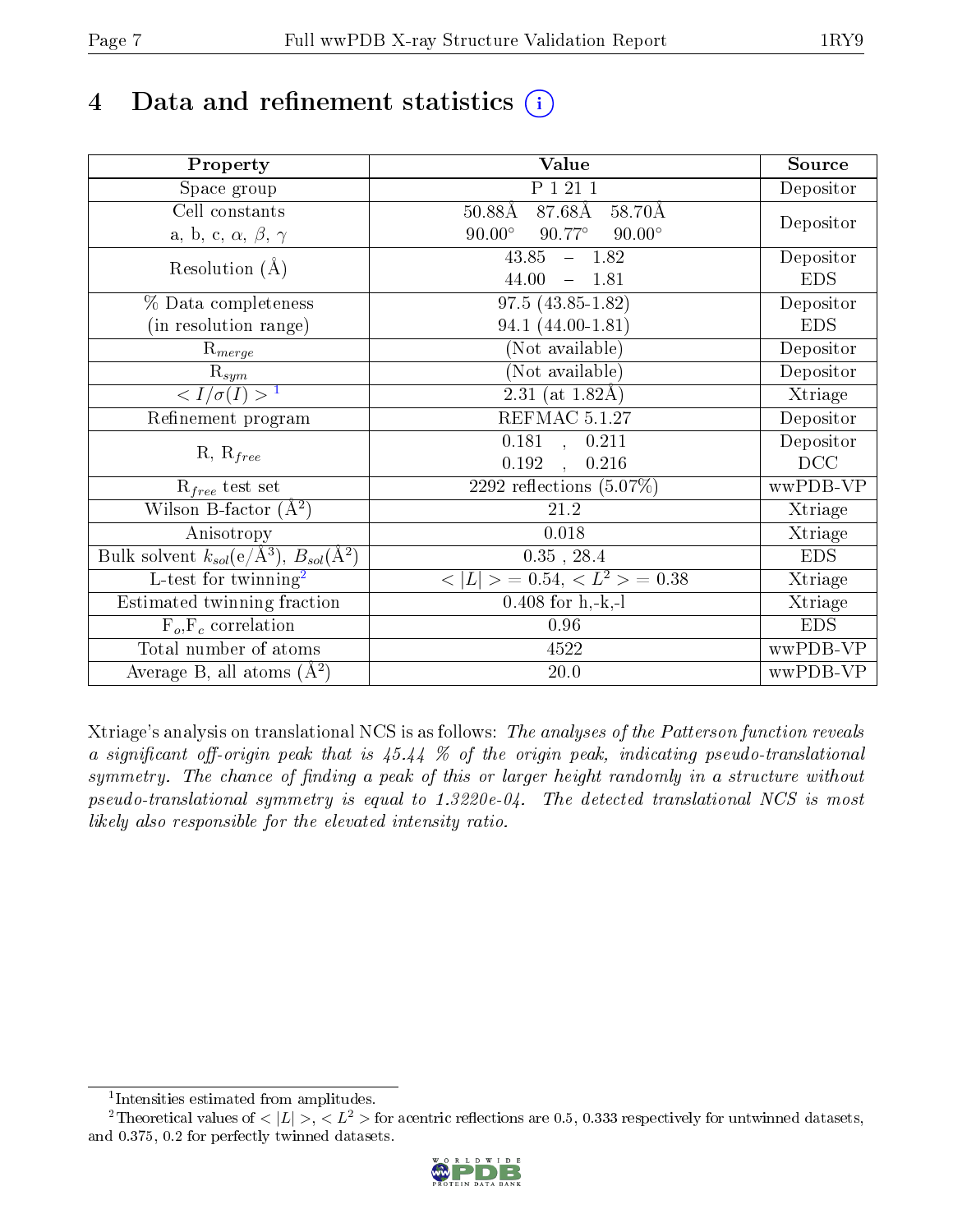# 5 Model quality  $(i)$

# 5.1 Standard geometry  $(i)$

Bond lengths and bond angles in the following residue types are not validated in this section: CL

The Z score for a bond length (or angle) is the number of standard deviations the observed value is removed from the expected value. A bond length (or angle) with  $|Z| > 5$  is considered an outlier worth inspection. RMSZ is the root-mean-square of all Z scores of the bond lengths (or angles).

| Mol | Chain  |             | Bond lengths | Bond angles |                    |  |
|-----|--------|-------------|--------------|-------------|--------------------|--|
|     |        | <b>RMSZ</b> | # $ Z  > 5$  | RMSZ        | # $ Z >5$          |  |
|     |        | 0.30        | 0/1080       | 0.76        | $6/1468$ $(0.4\%)$ |  |
|     | В      | 0.31        | 0/1088       | 0.75        | $5/1478$ $(0.3\%)$ |  |
|     | $\cap$ | 0.30        | 0/1100       | 0.76        | $7/1495(0.5\%)$    |  |
| 1.  | $\Box$ | 0.32        | 0/1110       | 0.75        | $5/1508$ $(0.3\%)$ |  |
| All | All    | 0.31        | 4378         | 0.75        | $23/5949(0.4\%)$   |  |

There are no bond length outliers.

All (23) bond angle outliers are listed below:

| Mol            | Chain            | Res | <b>Type</b> | Atoms       | $\mathbf{Z}$ | Observed $(°)$ | Ideal $(°)$ |
|----------------|------------------|-----|-------------|-------------|--------------|----------------|-------------|
| 1              | $\rm C$          | 26  | ASP         | $CB-CG-OD2$ | 6.63         | 124.27         | 118.30      |
| $\overline{1}$ | $\boldsymbol{A}$ | 59  | ASP         | $CB-CG-OD2$ | 6.31         | 123.98         | 118.30      |
| $\mathbf 1$    | $\boldsymbol{A}$ | 12  | $\rm{ASP}$  | $CB-CG-OD2$ | 6.17         | 123.85         | 118.30      |
| 1              | D                | 59  | <b>ASP</b>  | $CB-CG-OD2$ | 6.16         | 123.85         | 118.30      |
| 1              | А                | 26  | <b>ASP</b>  | $CB-CG-OD2$ | 5.85         | 123.57         | 118.30      |
| 1              | $\boldsymbol{B}$ | 26  | ASP         | $CB-CG-OD2$ | 5.83         | 123.55         | 118.30      |
| $\mathbf 1$    | $\rm C$          | 12  | ASP         | $CB-CG-OD2$ | 5.82         | 123.54         | 118.30      |
| $\overline{1}$ | B                | 59  | ASP         | $CB-CG-OD2$ | 5.77         | 123.50         | 118.30      |
| 1              | D                | 28  | <b>ASP</b>  | $CB-CG-OD2$ | 5.64         | 123.38         | 118.30      |
| 1              | D                | 26  | ASP         | $CB-CG-OD2$ | 5.47         | 123.23         | 118.30      |
| 1              | $\rm C$          | 38  | ASP         | $CB-CG-OD2$ | 5.41         | 123.17         | 118.30      |
| 1              | B                | 28  | ASP         | $CB-CG-OD2$ | 5.38         | 123.14         | 118.30      |
| 1              | D                | 95  | ASP         | $CB-CG-OD2$ | 5.33         | 123.10         | 118.30      |
| 1              | A                | 95  | ASP         | $CB-CG-OD2$ | 5.23         | 123.01         | 118.30      |
| $\overline{1}$ | $\boldsymbol{B}$ | 106 | <b>ASP</b>  | $CB-CG-OD2$ | 5.14         | 122.92         | 118.30      |
| 1              | A                | 38  | ASP         | $CB-CG-OD2$ | 5.12         | 122.91         | 118.30      |
| 1              | D                | 38  | <b>ASP</b>  | $CB-CG-OD2$ | 5.11         | 122.90         | 118.30      |
| 1              | $\rm C$          | 106 | ASP         | $CB-CG-OD2$ | 5.07         | 122.86         | 118.30      |
| 1              | B                | 38  | ASP         | $CB-CG-OD2$ | 5.06         | 122.85         | 118.30      |
| 1              | $\overline{C}$   | 95  | $\rm{ASP}$  | $CB-CG-OD2$ | 5.05         | 122.85         | 118.30      |

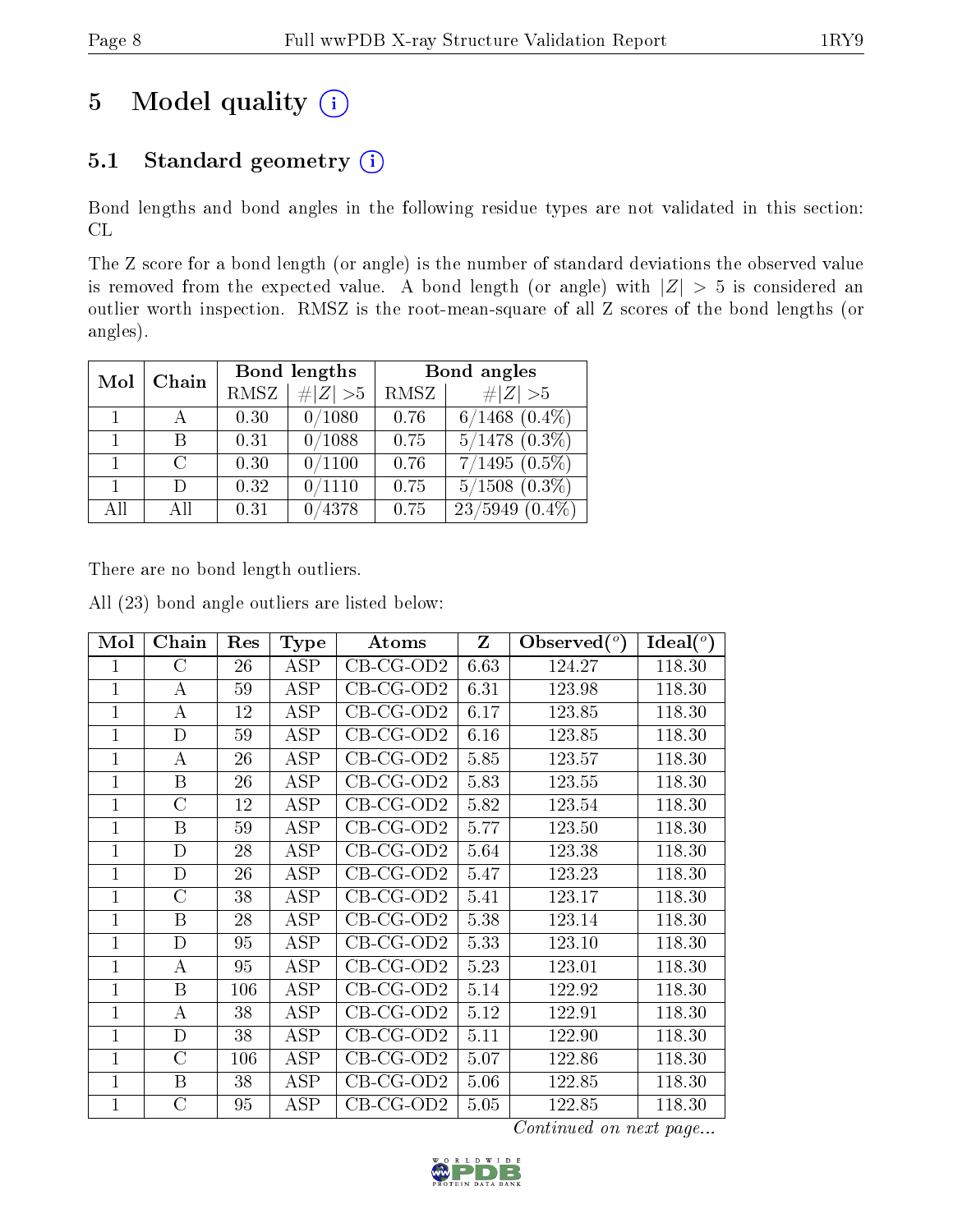| Mol | Chain   Res |     | Type        | Atoms                        |        | Observed $(°)$ | $\mid$ Ideal( $^o$ ) |
|-----|-------------|-----|-------------|------------------------------|--------|----------------|----------------------|
|     |             | 106 | $\Delta$ SP | $CB-CG-OD2$                  | - 5.04 | 122.84         | 118.30               |
|     |             |     | $\Delta$ SP | $\mid$ CB-CG-OD2 $\mid$ 5.02 |        | 122.82         | 118.30               |
|     |             | 63  | $\Delta$ SP | CB-CG-OD2                    | -5.00  | 122.80         | 118.30               |

Continued from previous page...

There are no chirality outliers.

There are no planarity outliers.

### 5.2 Too-close contacts  $(i)$

In the following table, the Non-H and H(model) columns list the number of non-hydrogen atoms and hydrogen atoms in the chain respectively. The H(added) column lists the number of hydrogen atoms added and optimized by MolProbity. The Clashes column lists the number of clashes within the asymmetric unit, whereas Symm-Clashes lists symmetry related clashes.

| Mol            | Chain          | $Non-H$        | H (model) | H(added) | <b>Clashes</b>   | <b>Symm-Clashes</b> |
|----------------|----------------|----------------|-----------|----------|------------------|---------------------|
|                | А              | 1061           |           | 1058     | 8                |                     |
|                | Β              | 1068           | 0         | 1066     | 4                |                     |
|                | $\overline{C}$ | 1072           | 0         | 1070     | $\overline{2}$   | 0                   |
|                | D              | 1078           |           | 1081     | 5                | 0                   |
| $\overline{2}$ | А              | $\overline{2}$ |           |          | 0                |                     |
| $\overline{2}$ | B              | $\mathcal{D}$  | 0         |          | 0                | $\theta$            |
| 2              | $\overline{C}$ |                |           |          | 0                | 0                   |
| $\overline{2}$ | D              |                |           |          | 0                |                     |
| 3              | А              | 70             | 0         |          |                  | 0                   |
| 3              | В              | 51             | 0         |          | $\left( \right)$ | 0                   |
| 3              | C              | 68             |           |          |                  |                     |
| 3              | D              | 48             | 0         |          | 0                | 0                   |
| All            | All            | 4522           |           | 4275     | 18               |                     |

The all-atom clashscore is defined as the number of clashes found per 1000 atoms (including hydrogen atoms). The all-atom clashscore for this structure is 2.

All (18) close contacts within the same asymmetric unit are listed below, sorted by their clash magnitude.

| Atom-1                                       | Atom-2             | Interatomic<br>distance $(\AA)$ | Clash<br>overlap<br>$(\AA)$ |
|----------------------------------------------|--------------------|---------------------------------|-----------------------------|
| 1:A:14:LEU:HD22                              | 1: A:24: ILE: HDI1 | 1.65                            | 0.79                        |
| 1:A:72:ASN:ND2                               | 3: A:319:HOH:O     | 2.27                            | 0.67                        |
| $1:\mathrm{C}:88:\mathrm{LEU}:\mathrm{HD}22$ | 1: D:92: HIS: CE1  | 2.34                            | 0.62                        |
| 1:C:72:ASN:ND2                               | 3:C:328:HOH:O      | 2.34                            | 0.60                        |
| 1: B: 6: LEU: HD22                           | 1:B:47:LEU:HD23    | 1.88                            | 0.56                        |

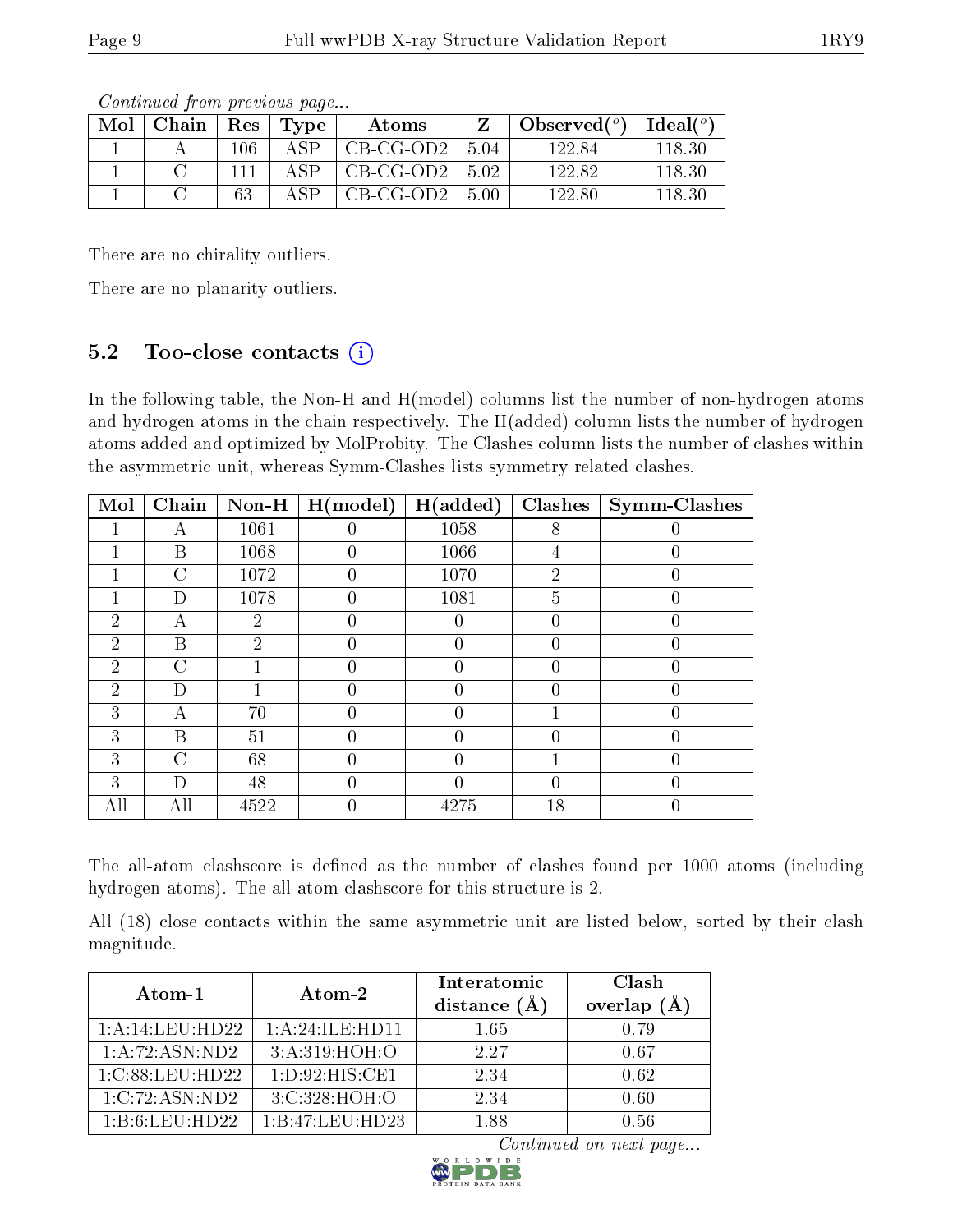| o o noonowowe grond provided page |                     |                |               |  |  |  |
|-----------------------------------|---------------------|----------------|---------------|--|--|--|
| $Atom-1$                          | Atom-2              | Interatomic    | Clash         |  |  |  |
|                                   |                     | distance $(A)$ | overlap $(A)$ |  |  |  |
| 1: A:6: LEU: HD22                 | 1:A:47:LEU:CD2      | 2.37           | 0.55          |  |  |  |
| 1: A:48: VAL:HG23                 | 1: A:48: VAL:O      | 2.09           | 0.51          |  |  |  |
| 1: D:6: LEU: HD22                 | 1: D: 47: LEU: HD23 | 1.92           | 0.51          |  |  |  |
| 1: A:48: VAL:HG21                 | 1: A:53:MET:CE      | 2.42           | 0.49          |  |  |  |
| 1:B:6:LEU:HD22                    | 1:B:47:LEU:CD2      | 2.43           | 0.48          |  |  |  |
| 1: D:3: ASN:O                     | 1: D: 7: VAL:HG23   | 2.16           | 0.46          |  |  |  |
| 1: A:6: LEU: HD22                 | 1: A:47:LEU:HD23    | 1.99           | 0.44          |  |  |  |
| 1: A:6: LEU: HD22                 | 1:A:47:LEU:HD22     | 2.00           | 0.43          |  |  |  |
| 1: A:48: VAL:HG21                 | 1: A:53:MET:HE3     | 2.00           | 0.43          |  |  |  |
| 1:B:4:ILE:HG23                    | 1:B:5:ASN:HD22      | 1.83           | 0.43          |  |  |  |
| 1: D:6: LEU: HD22                 | 1: D: 47: LEU: CD2  | 2.49           | 0.43          |  |  |  |
| 1:B:14:LEU:CD2                    | 1:B:24:ILE:HD11     | 2.50           | 0.41          |  |  |  |

Continued from previous page...

There are no symmetry-related clashes.

### 5.3 Torsion angles  $(i)$

#### 5.3.1 Protein backbone  $(i)$

In the following table, the Percentiles column shows the percent Ramachandran outliers of the chain as a percentile score with respect to all X-ray entries followed by that with respect to entries of similar resolution.

The Analysed column shows the number of residues for which the backbone conformation was analysed, and the total number of residues.

| Mol | Chain   | Analysed         | Favoured      | Allowed  | Outliers | Percentiles |
|-----|---------|------------------|---------------|----------|----------|-------------|
|     | А       | $131/145(90\%)$  | 131 $(100\%)$ |          |          | 100         |
|     | Β       | $132/145(91\%)$  | 130 $(98\%)$  | $2(2\%)$ | $\theta$ | 100         |
|     | $\rm C$ | $133/145(92\%)$  | 133 $(100\%)$ |          |          | 100<br>100  |
|     | D       | $135/145(93\%)$  | 132 (98%)     | $3(2\%)$ |          | 100         |
| All | All     | $531/580$ (92\%) | 526 (99%)     | $5(1\%)$ |          |             |

There are no Ramachandran outliers to report.

#### 5.3.2 Protein sidechains  $(i)$

In the following table, the Percentiles column shows the percent sidechain outliers of the chain as a percentile score with respect to all X-ray entries followed by that with respect to entries of similar

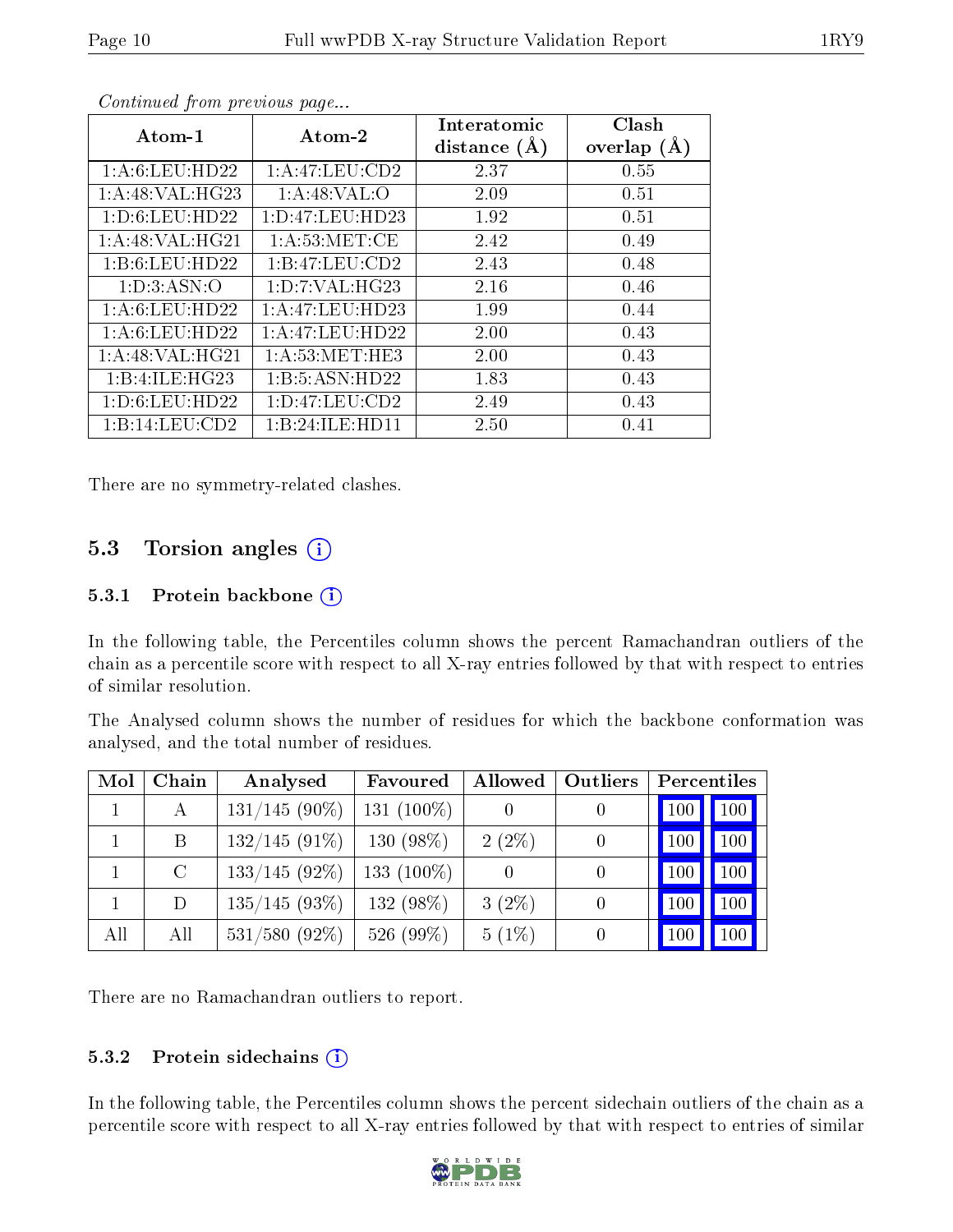resolution.

| Mol | Chain         | Analysed        | Rotameric    | Outliers  | Percentiles |
|-----|---------------|-----------------|--------------|-----------|-------------|
|     | A             | $123/133(92\%)$ | 118 $(96\%)$ | 5(4%)     | 30<br>15    |
|     | B.            | $124/133(93\%)$ | 120 $(97%)$  | $4(3\%)$  | 24<br>39    |
|     | $\mathcal{C}$ | $125/133(94\%)$ | 118 $(94\%)$ | 7(6%)     | 8<br>21     |
|     | D.            | $127/133(96\%)$ | 122 $(96\%)$ | 5(4%)     | 32<br>17    |
| All | All           | $499/532(94\%)$ | 478 (96\%)   | $21(4\%)$ | 14<br>30    |

The Analysed column shows the number of residues for which the sidechain conformation was analysed, and the total number of residues.

All (21) residues with a non-rotameric sidechain are listed below:

| Mol            | Chain                                                                                                                                                                           | Res                | Type                      |
|----------------|---------------------------------------------------------------------------------------------------------------------------------------------------------------------------------|--------------------|---------------------------|
| $\mathbf{1}$   | $\overline{A}$                                                                                                                                                                  | $19\,$             | $\overline{\text{CYS}}$   |
| $\overline{1}$ | $\overline{A}$                                                                                                                                                                  | 38                 | $\overline{\text{ASP}}$   |
| $\overline{1}$ | $\overline{A}$                                                                                                                                                                  | $\overline{47}$    | $\overline{\text{LEU}}$   |
| $\overline{1}$ | $\frac{\overline{A}}{\overline{A}}$                                                                                                                                             | $\overline{50}$    | $\overline{\mathrm{GLU}}$ |
| $\mathbf{1}$   |                                                                                                                                                                                 | 95                 | <b>ASP</b>                |
| $\overline{1}$ | $\overline{\mathbf{B}}$                                                                                                                                                         | $\overline{25}$    | $\overline{\text{THR}}$   |
| $\overline{1}$ | $\overline{\mathbf{B}}$                                                                                                                                                         | $\overline{36}$    | <b>SER</b>                |
| $\mathbf{1}$   | $\overline{\mathrm{B}}$                                                                                                                                                         | 38                 | <b>ASP</b>                |
| $\overline{1}$ |                                                                                                                                                                                 | 47                 | LEU                       |
| $\overline{1}$ |                                                                                                                                                                                 | $15 \overline{A} $ | PHE                       |
| $\overline{1}$ | $\overline{\text{B}}$ $\overline{\text{C}}$ $\overline{\text{C}}$ $\overline{\text{C}}$ $\overline{\text{C}}$ $\overline{\text{C}}$ $\overline{\text{C}}$ $\overline{\text{C}}$ | 15[B]              | $\overline{\mathrm{PHE}}$ |
| $\overline{1}$ |                                                                                                                                                                                 | $\overline{24}$    | ILE                       |
| $\overline{1}$ |                                                                                                                                                                                 | $\overline{47}$    | LEU                       |
| $\overline{1}$ |                                                                                                                                                                                 | 88                 | LEU                       |
| $\overline{1}$ |                                                                                                                                                                                 | $\overline{91}$    | LEU                       |
| $\overline{1}$ |                                                                                                                                                                                 | $\overline{95}$    | $\overline{\text{ASP}}$   |
| $\overline{1}$ | $\frac{\overline{C}}{\overline{D}}$                                                                                                                                             | 15                 | PHE                       |
| $\overline{1}$ |                                                                                                                                                                                 | 47                 | LEU                       |
| $\overline{1}$ | $\overline{D}$                                                                                                                                                                  | $\overline{74}$    | LEU                       |
| $\overline{1}$ | $\overline{\mathrm{D}}$                                                                                                                                                         | $\overline{75}$    | <b>ASN</b>                |
| $\mathbf 1$    | D                                                                                                                                                                               | 86                 | <b>ASN</b>                |

Some sidechains can be flipped to improve hydrogen bonding and reduce clashes. All (13) such sidechains are listed below:

| Mol | Chain | Res | уре |
|-----|-------|-----|-----|
|     |       |     |     |
|     |       |     |     |

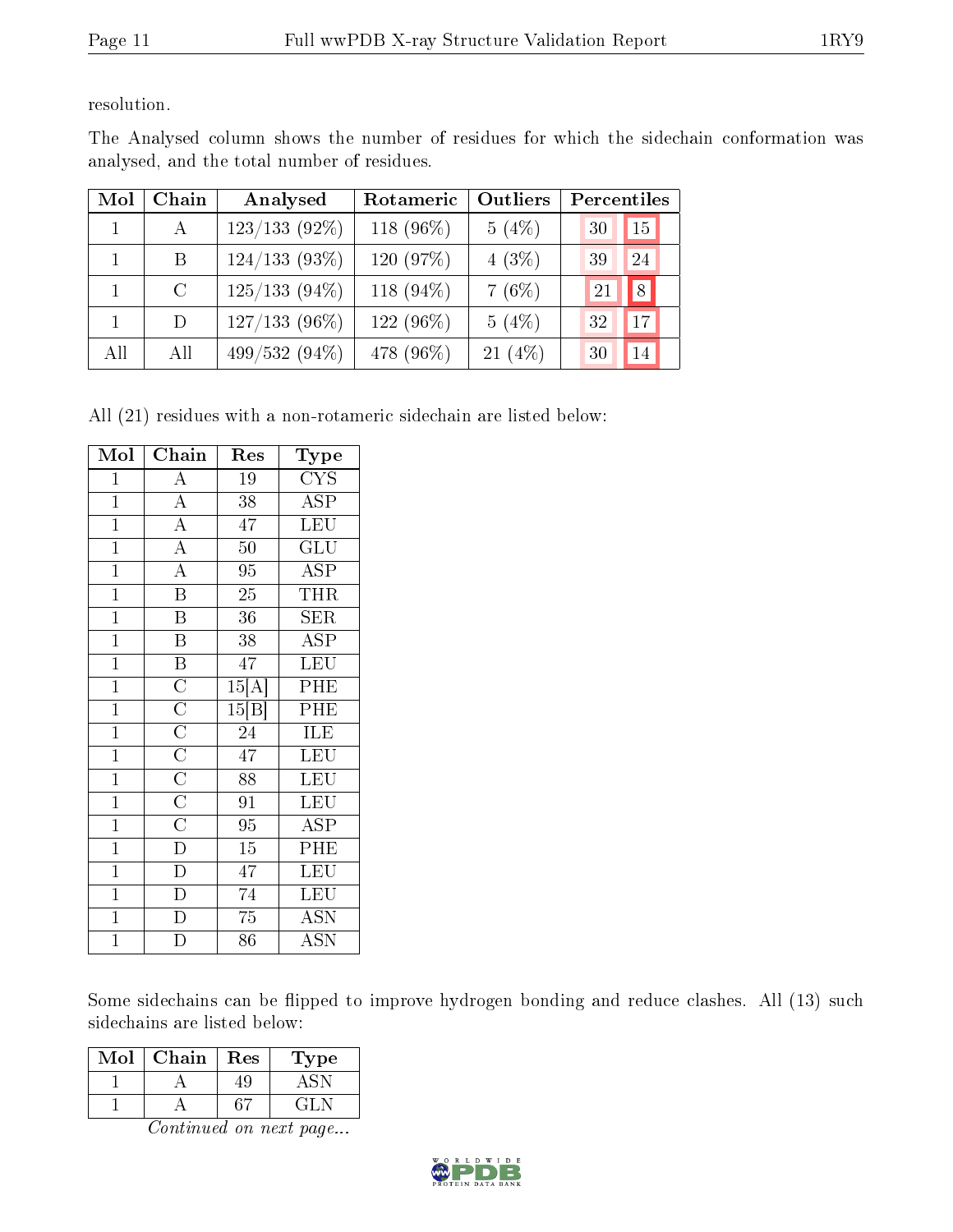| Mol          | Chain          | Res | <b>Type</b> |
|--------------|----------------|-----|-------------|
| 1            | А              | 72  | <b>ASN</b>  |
| 1            | В              | 5   | <b>ASN</b>  |
| 1            | В              | 49  | <b>ASN</b>  |
| $\mathbf{1}$ | В              | 72  | <b>ASN</b>  |
| $\mathbf 1$  | В              | 124 | <b>GLN</b>  |
| $\mathbf{1}$ | $\overline{C}$ | 5   | <b>ASN</b>  |
| $\mathbf{1}$ | C              | 51  | <b>GLN</b>  |
| $\mathbf{1}$ | C              | 72  | <b>ASN</b>  |
| $\mathbf{1}$ | С              | 124 | GLN         |
| $\mathbf 1$  | Ð              | 86  | <b>ASN</b>  |
|              |                | 124 | <b>GLN</b>  |

Continued from previous page...

#### 5.3.3 RNA (i)

There are no RNA molecules in this entry.

#### 5.4 Non-standard residues in protein, DNA, RNA chains (i)

There are no non-standard protein/DNA/RNA residues in this entry.

#### 5.5 Carbohydrates (i)

There are no carbohydrates in this entry.

### 5.6 Ligand geometry  $(i)$

Of 6 ligands modelled in this entry, 6 are monoatomic - leaving 0 for Mogul analysis.

There are no bond length outliers.

There are no bond angle outliers.

There are no chirality outliers.

There are no torsion outliers.

There are no ring outliers.

No monomer is involved in short contacts.

### 5.7 [O](https://www.wwpdb.org/validation/2017/XrayValidationReportHelp#nonstandard_residues_and_ligands)ther polymers  $(i)$

There are no such residues in this entry.

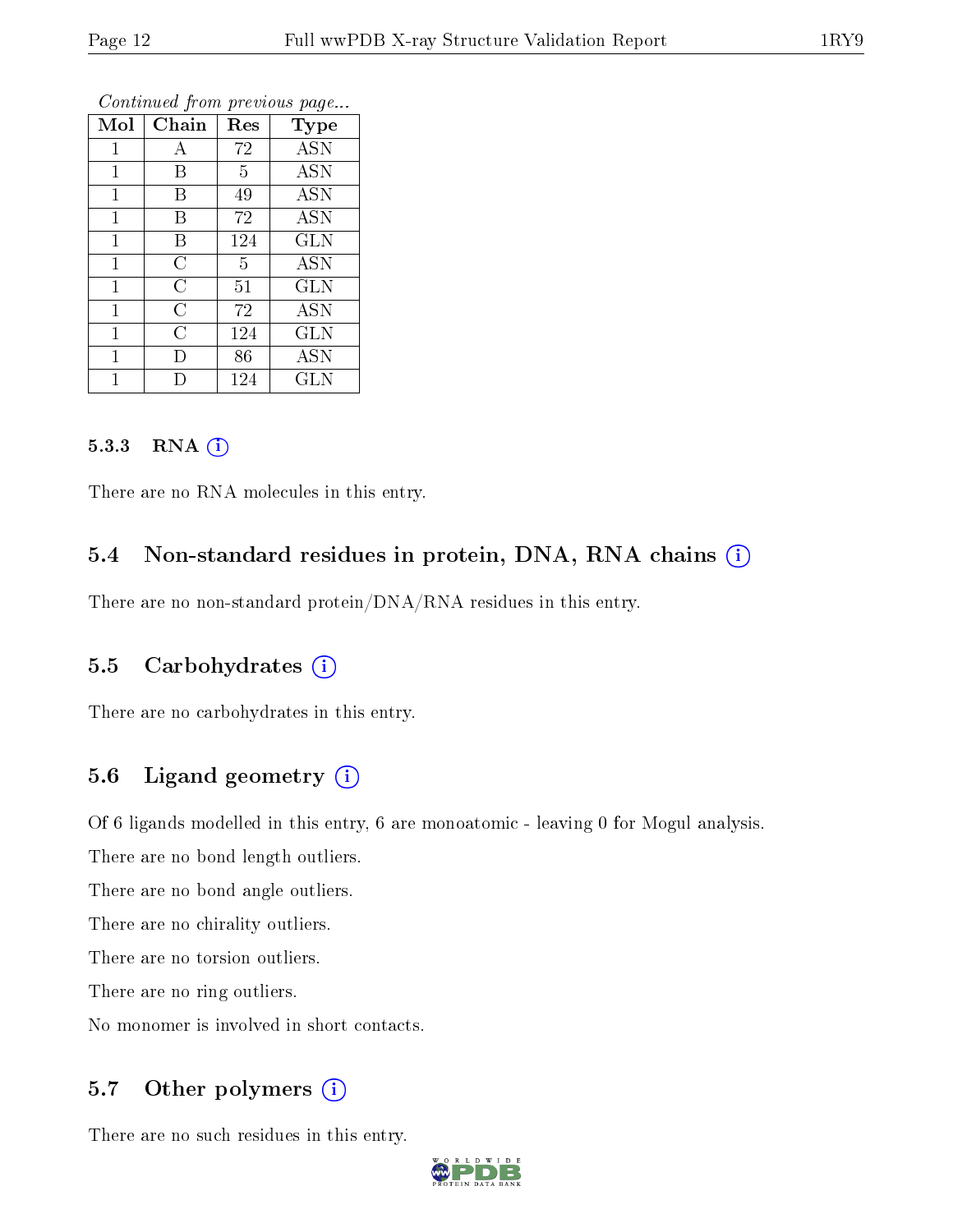# 5.8 Polymer linkage issues (i)

There are no chain breaks in this entry.

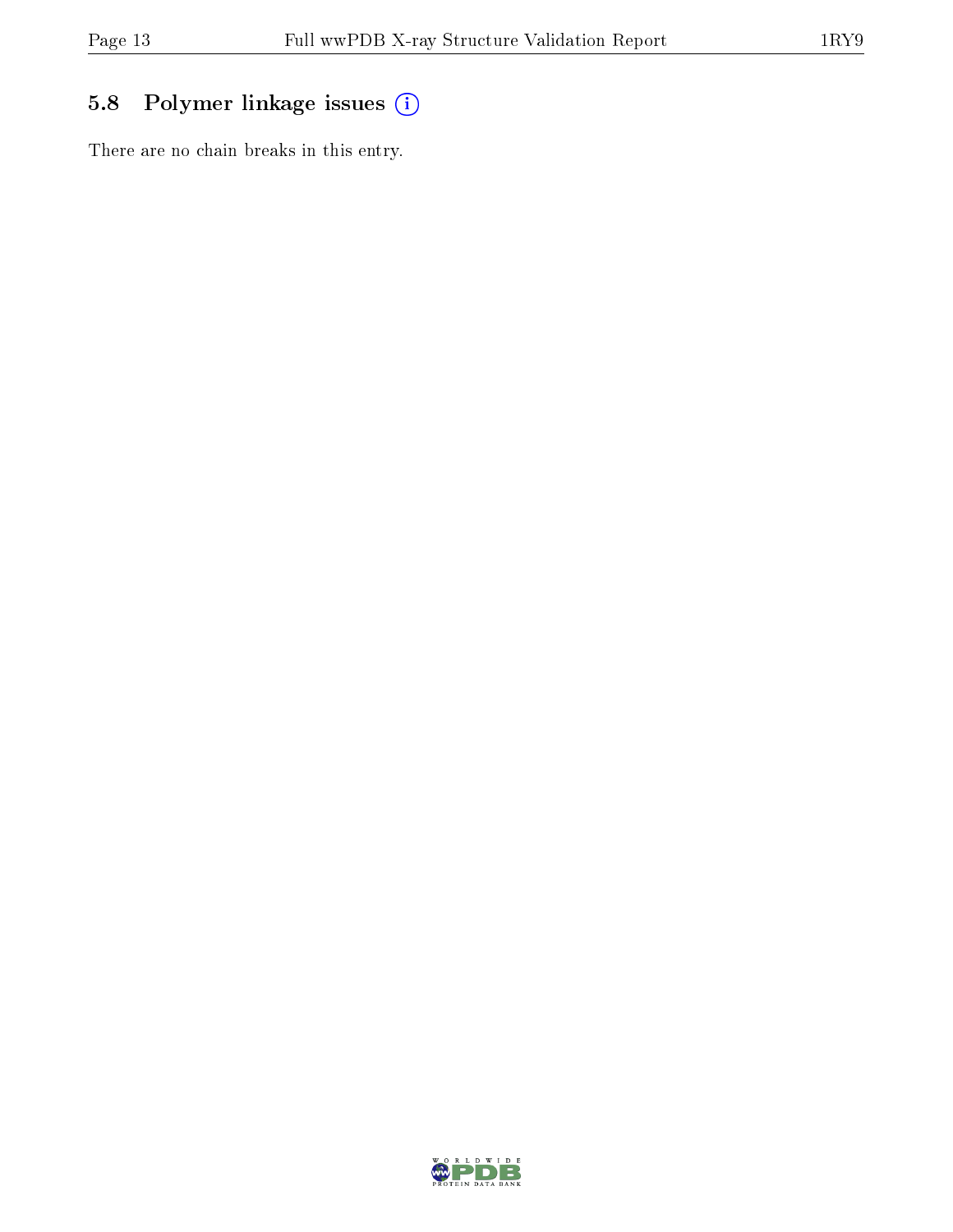# 6 Fit of model and data  $(i)$

# 6.1 Protein, DNA and RNA chains  $(i)$

In the following table, the column labelled  $#RSRZ> 2'$  contains the number (and percentage) of RSRZ outliers, followed by percent RSRZ outliers for the chain as percentile scores relative to all X-ray entries and entries of similar resolution. The OWAB column contains the minimum, median,  $95<sup>th</sup>$  percentile and maximum values of the occupancy-weighted average B-factor per residue. The column labelled ' $Q< 0.9$ ' lists the number of (and percentage) of residues with an average occupancy less than 0.9.

| Mol          | Chain         | Analysed        | ${ <\hspace{-1.5pt}{\mathrm{RSRZ}} \hspace{-1.5pt}>}$ | $\rm \#RSRZ{>}2$      | $OWAB(A^2)$    | Q <sub>0.9</sub> |
|--------------|---------------|-----------------|-------------------------------------------------------|-----------------------|----------------|------------------|
| $\mathbf{1}$ | А             | $133/145(91\%)$ | $-0.29$                                               | $3(2\%)$ 60<br>56     | 9, 16, 39, 62  |                  |
|              | B             | $133/145(91\%)$ | $-0.11$                                               | $5(3\%)$<br>40<br>35  | 9, 17, 38, 56  |                  |
|              | $\mathcal{C}$ | $133/145(91\%)$ | $-0.30$                                               | 173<br>$2(1\%)$<br>70 | 9, 17, 38, 55  |                  |
|              | D             | $133/145(91\%)$ | $-0.11$                                               | 26 <br>7(5%)<br>21    | 11, 18, 42, 54 |                  |
| All          | All           | $532/580(91\%)$ | $-0.20$                                               | $17(3\%)$<br>47<br>42 | 9, 17, 41, 62  |                  |

All (17) RSRZ outliers are listed below:

| Mol          | Chain                   | Res          | Type       | $_{\rm RSRZ}$ |
|--------------|-------------------------|--------------|------------|---------------|
| $\mathbf{1}$ | A                       | 21           | PRO        | 5.3           |
| $\mathbf{1}$ | D                       | 22           | SER        | 4.8           |
| $\mathbf{1}$ | $\overline{\mathrm{B}}$ | $\mathbf{1}$ | MET        | 4.7           |
| $\mathbf{1}$ | B                       | 22           | SER        | 3.9           |
| $\mathbf{1}$ | $\overline{\rm C}$      | 21           | PRO        | 3.7           |
| $\mathbf 1$  | А                       | 39           | SER        | 3.6           |
| $\mathbf 1$  | D                       | 23           | ILE        | 3.6           |
| $\mathbf{1}$ | D                       | $\mathbf{1}$ | MET        | $3.2\,$       |
| $\mathbf{1}$ | B                       | 27           | LEU        | 2.9           |
| $\mathbf{1}$ | $\mathbf D$             | 21           | PRO        | 2.6           |
| $\mathbf{1}$ | D                       | 38           | $\rm{ASP}$ | 2.6           |
| $\mathbf{1}$ | $\overline{\rm C}$      | 39           | SER.       | 2.6           |
| $\mathbf{1}$ | D                       | 18           | <b>GLY</b> | 2.5           |
| $\mathbf 1$  | D                       | 17           | ILE        | 2.2           |
| $\mathbf{1}$ | A                       | 22           | <b>SER</b> | 2.2           |
| $\mathbf{1}$ | B                       | 17           | ILE        | 2.1           |
| $\mathbf 1$  | Β                       | 18           | <b>GLY</b> | 2.1           |

### 6.2 Non-standard residues in protein, DNA, RNA chains  $(i)$

There are no non-standard protein/DNA/RNA residues in this entry.